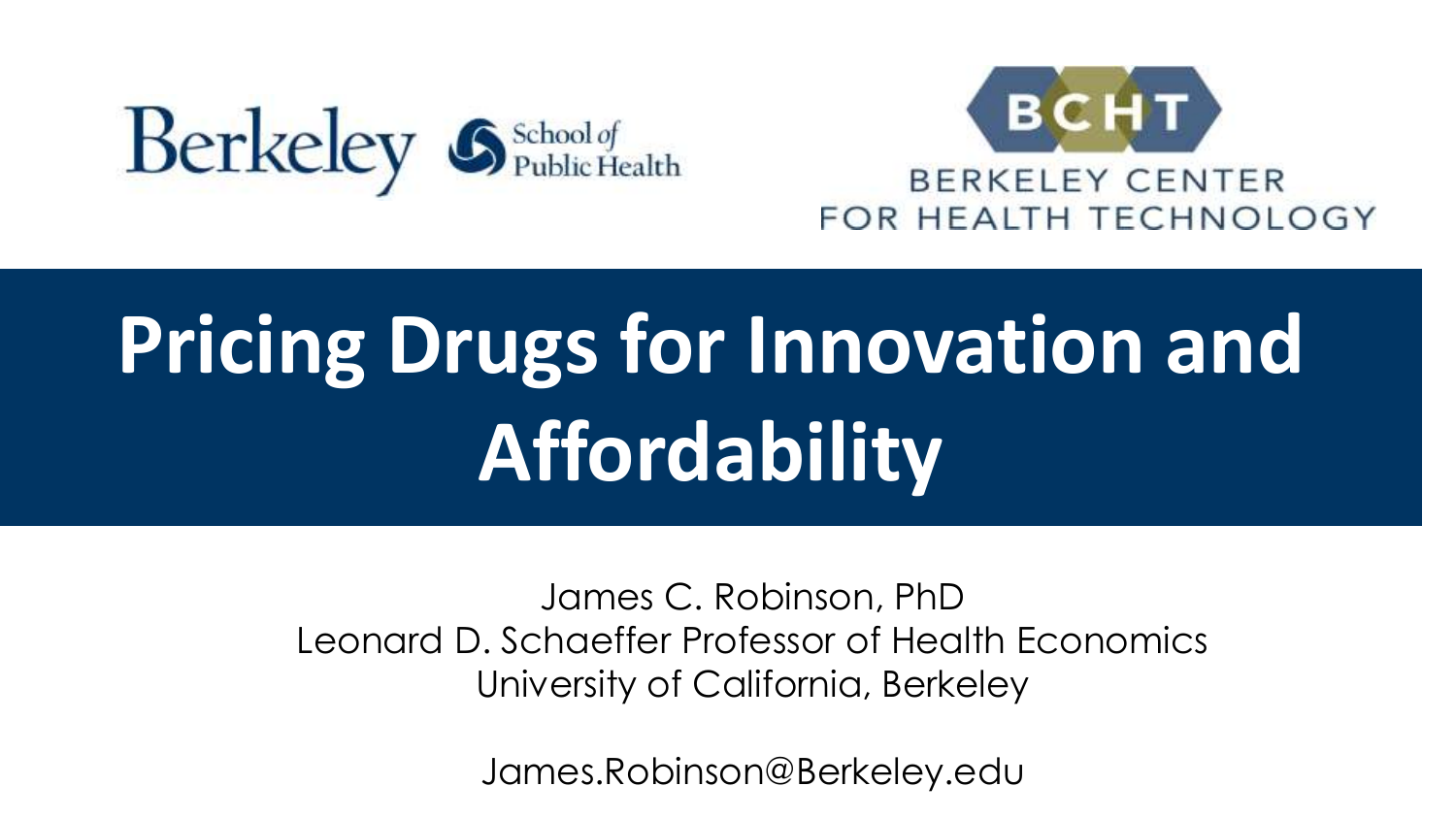

# **Overview**

- The Aducanumab storm
- Prices need to be high; Prices need to be low
	- The price ceiling: Value for money
	- The price floor: Sustaining innovation
	- Pricing with evidence development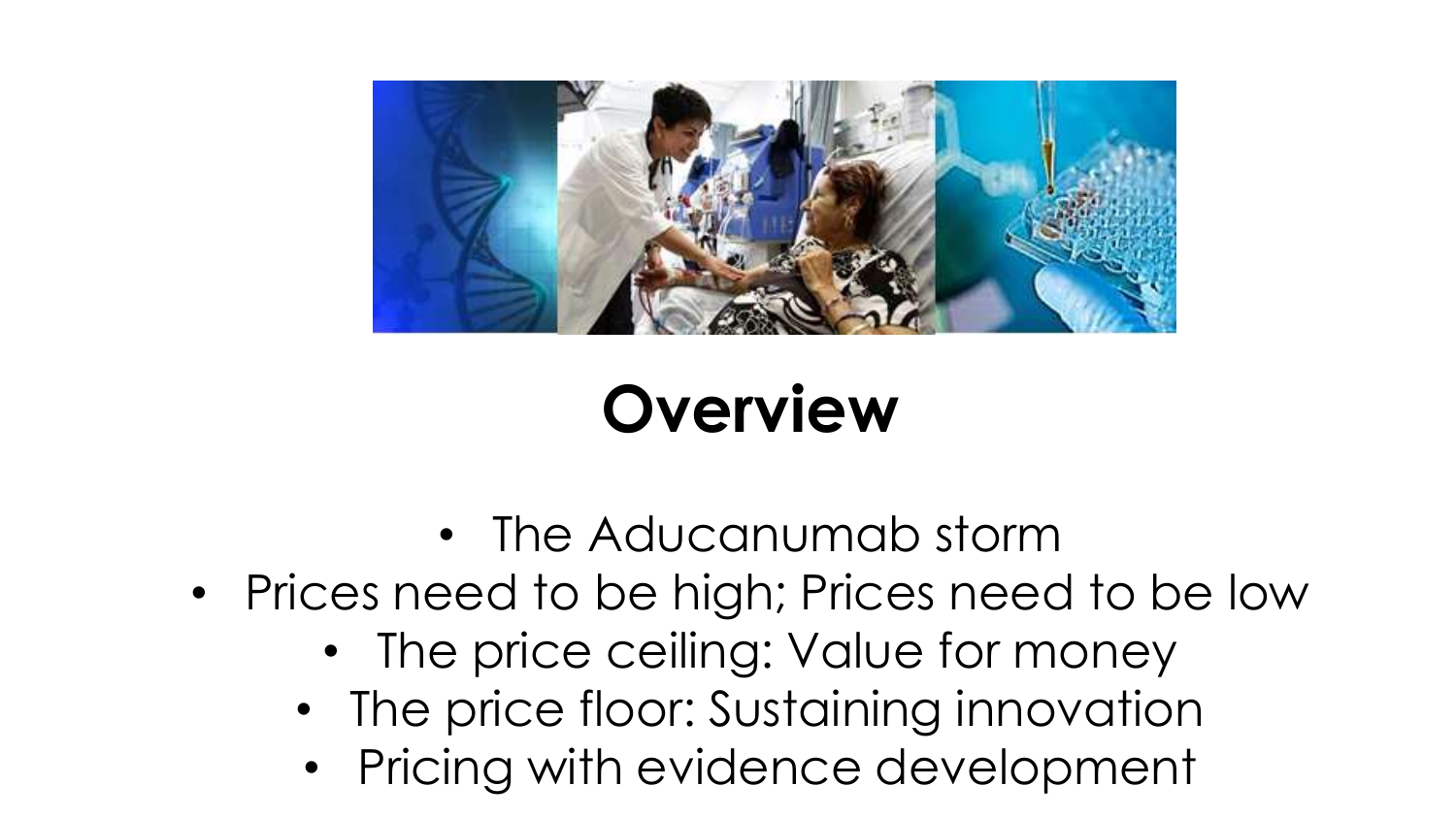# **The Aducanumab Storm**

- Alzheimer's disease is a severe and very expensive condition afflicting 4 million Americans, with prevalence growing as the population ages
- Aducanumab effectively targets beta-amyloid plaque (biomarker), but the clinical evidence of efficacy in ALZ patients is weak (very weak)
- FDA approved the drug using highly unusual accelerated review
- The manufacturer Biogen set a very high price \$56,000/patient, not counting the cost of diagnostic scanning, for life
- Medicare established restricted 'coverage with evidence development'
- Most doctors have refused to prescribe the drug
- Sales have been negligeable
- Biogen is threatened with insolvency, has begun layoffs
- Everyone is mad at everyone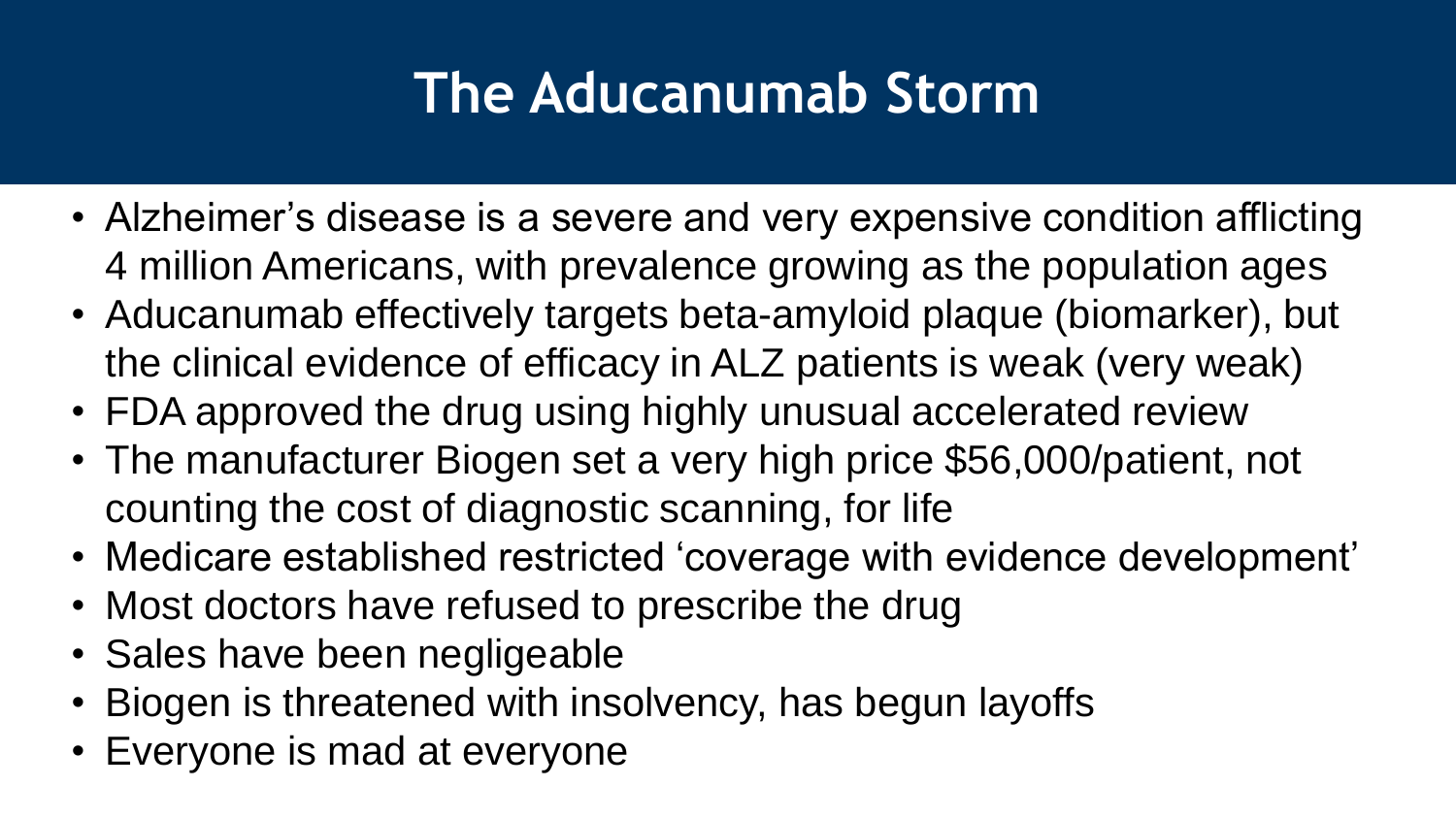# **The Drug Pricing Conundrum**

- Prices need to be high to finance R&D
	- They must cover the costs of R&D, and not merely marginal costs of manufacturing. But prices vary across nations, and the burden of innovation is not shared. How should R&D be financed?
- Prices need to be <u>low</u> to ensure access and affordability
	- They should reflect value, but evidence of value is weak at time of initial market launch, when prices are set. Prices should evolve over time, along with the evidence, but don't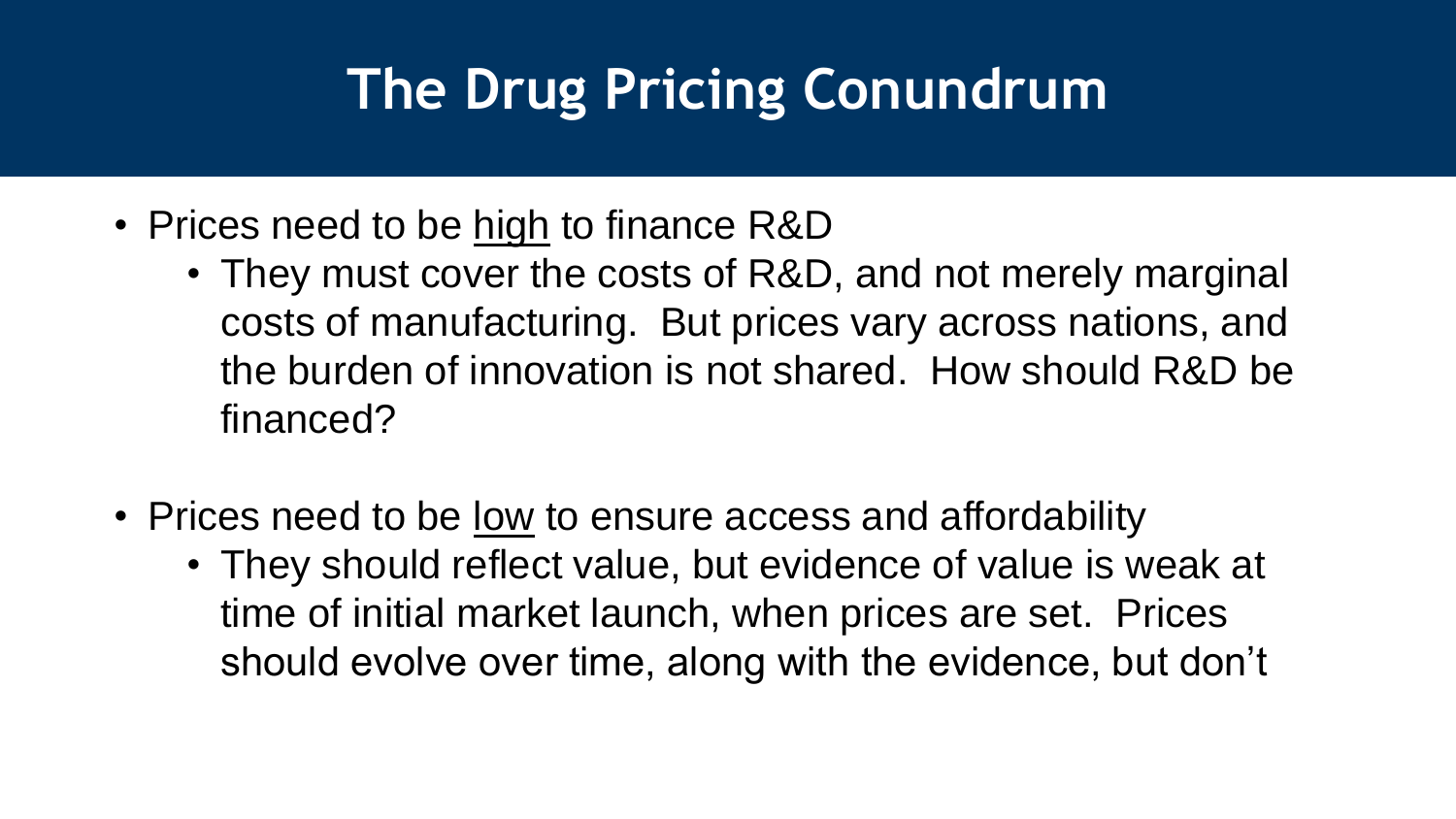# **Drug Prices Need to be High**

- Industry funds 60% of R&D in the US; this share has risen over time as governmental NIH funding has eroded and the government does not support product development
- Industry funds product development, and obtains its investment capital from profits based on prices that significantly exceed costs of production

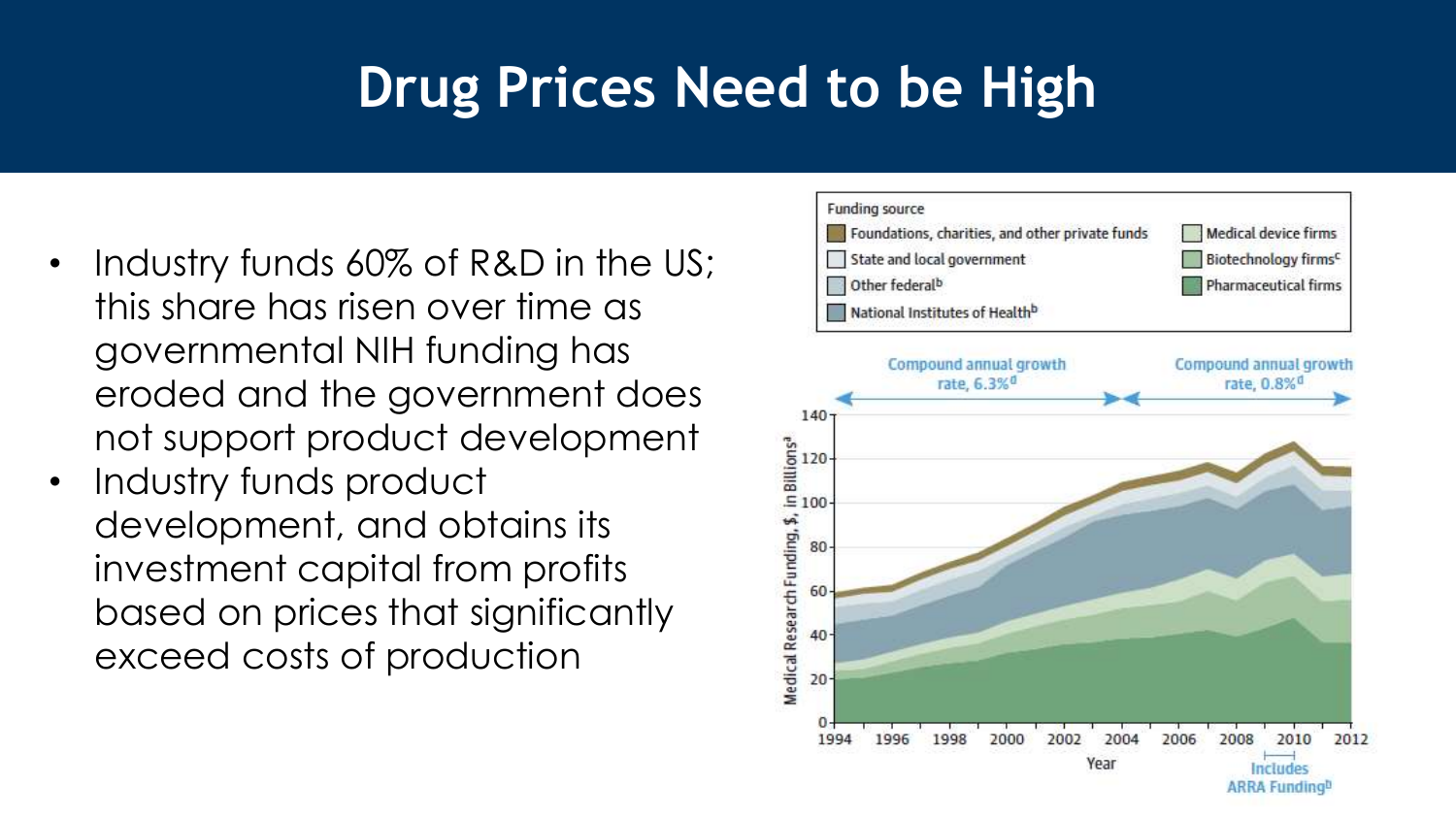# **Drug Prices Need to be Low**

- High drug prices place budgetary burdens on insurers, who then must raise premiums (private plans) and taxes (public programs), as well as increase coinsurance and deductibles
- High cost-sharing requirements induce even very sick patients to abandon their prescriptions and suffer adverse effects





SOURCE: Goldman et al., 2006. Used with permission. \*Average co-payment for each plan year is for a 30-day supply of cholesterollowering therapy.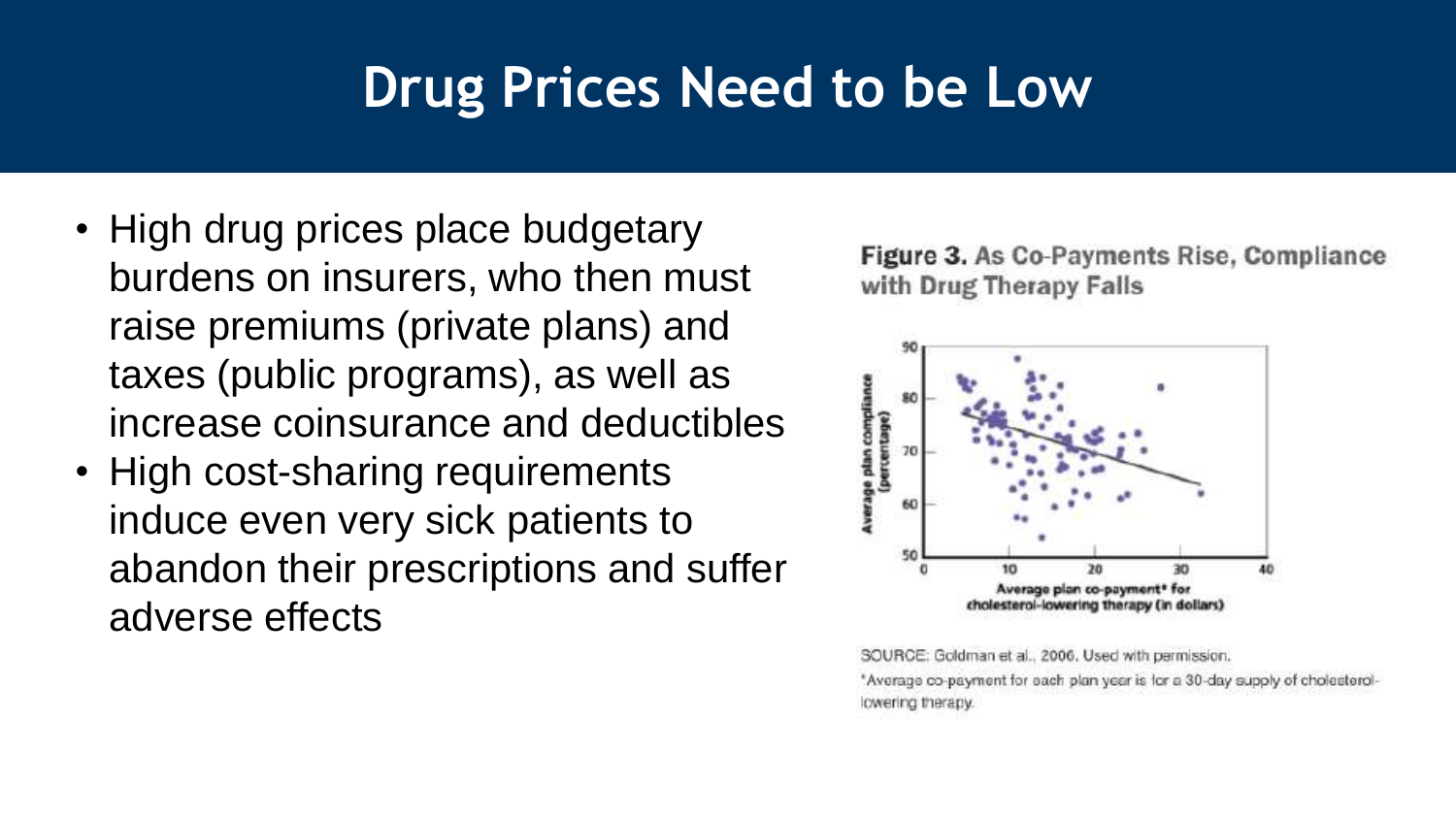# **Prices Must Fall below the Purchaser's Maximum (Value) and above the Producer's Minimum (Cost)**

- What is the social value of a drug (the maximum price a purchaser will pay instead of going without)? How do we measure comparative clinical and cost effectiveness?
- What is the efficient cost of developing a drug, including R&D, manufacturing, and distribution (the minimum the innovator can accept and sustain itself)?

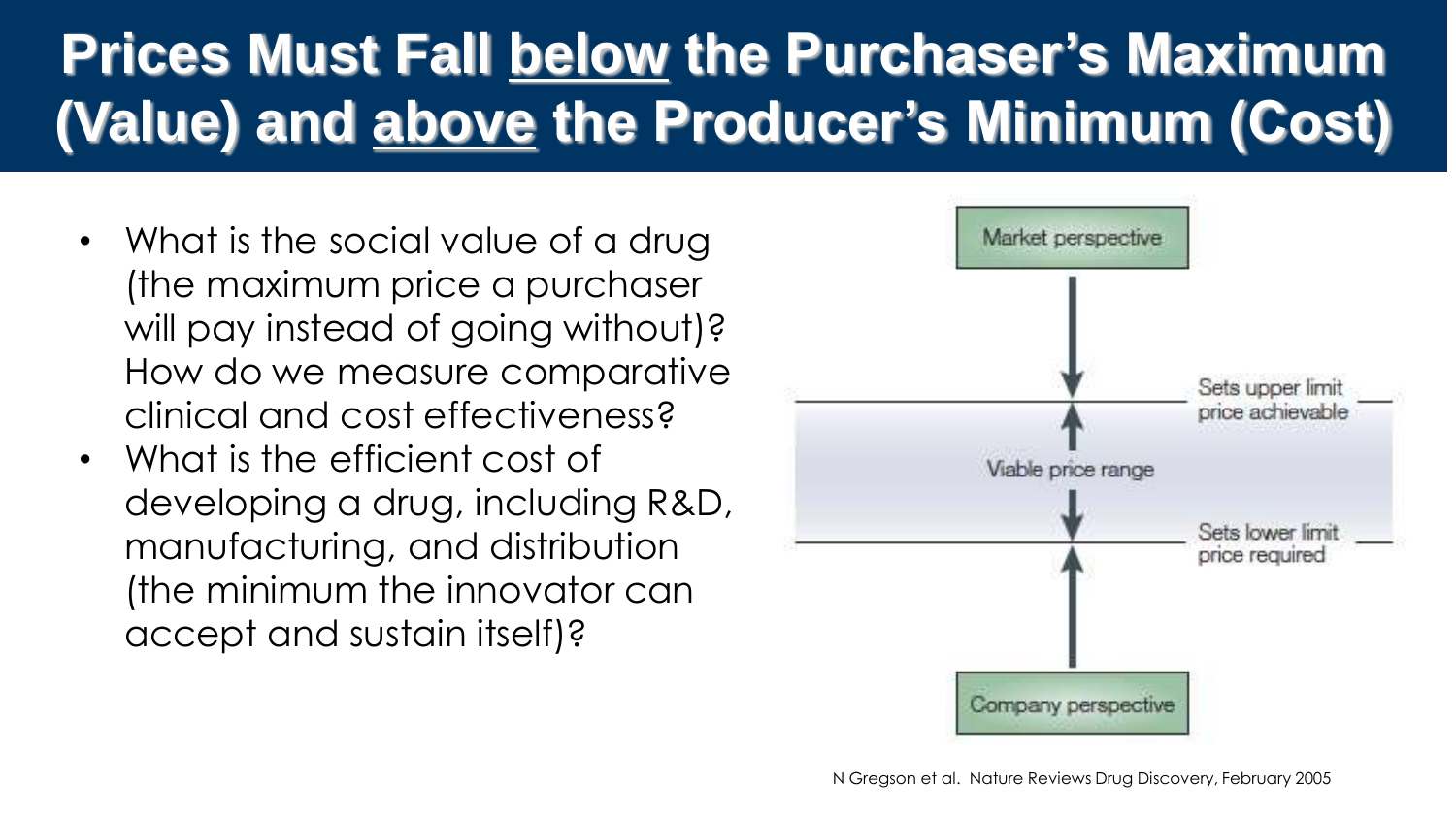

#### **The Ceiling on Drug Prices: Obtaining Value for Money**

The more that purchasers spend on drugs, through high prices, the less they can afford to pay for other needed products and services. It is imperative that they obtain value for their (our) money.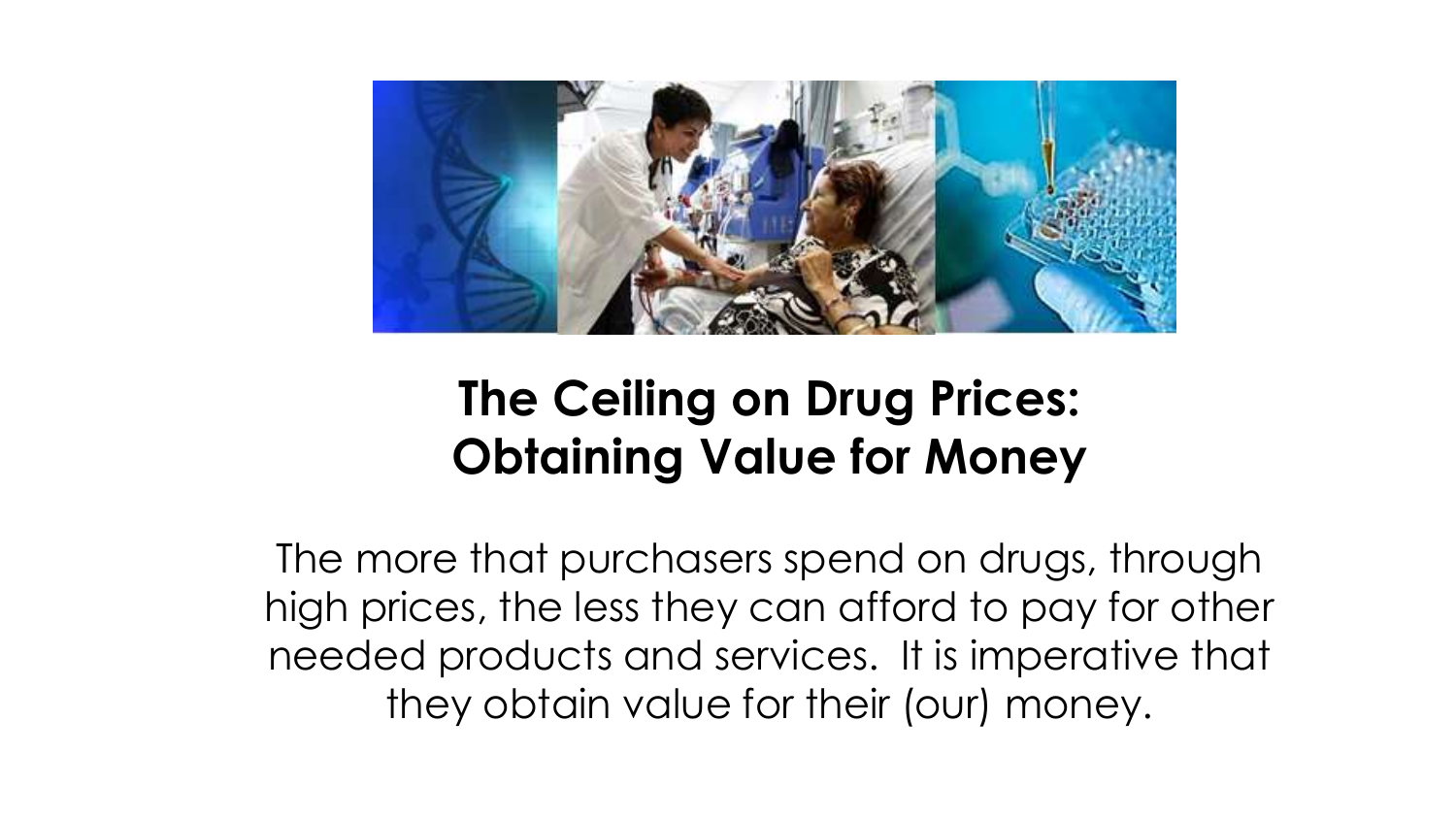# **Value is Demonstrated Value**

- The value of a new drug is its performance (safety, efficacy) relative to products already on the market. Price should align with evidence: 'value-based pricing' (VBP)
- The development of evidence is central to determining value
- The US needs, but lacks, a reputable public entity to conduct health technology assessments (comparative clinical and cost effectiveness).
- We are lucky to have a reputable private nonprofit HTA entity: The Institute for Clinical and Economic Review

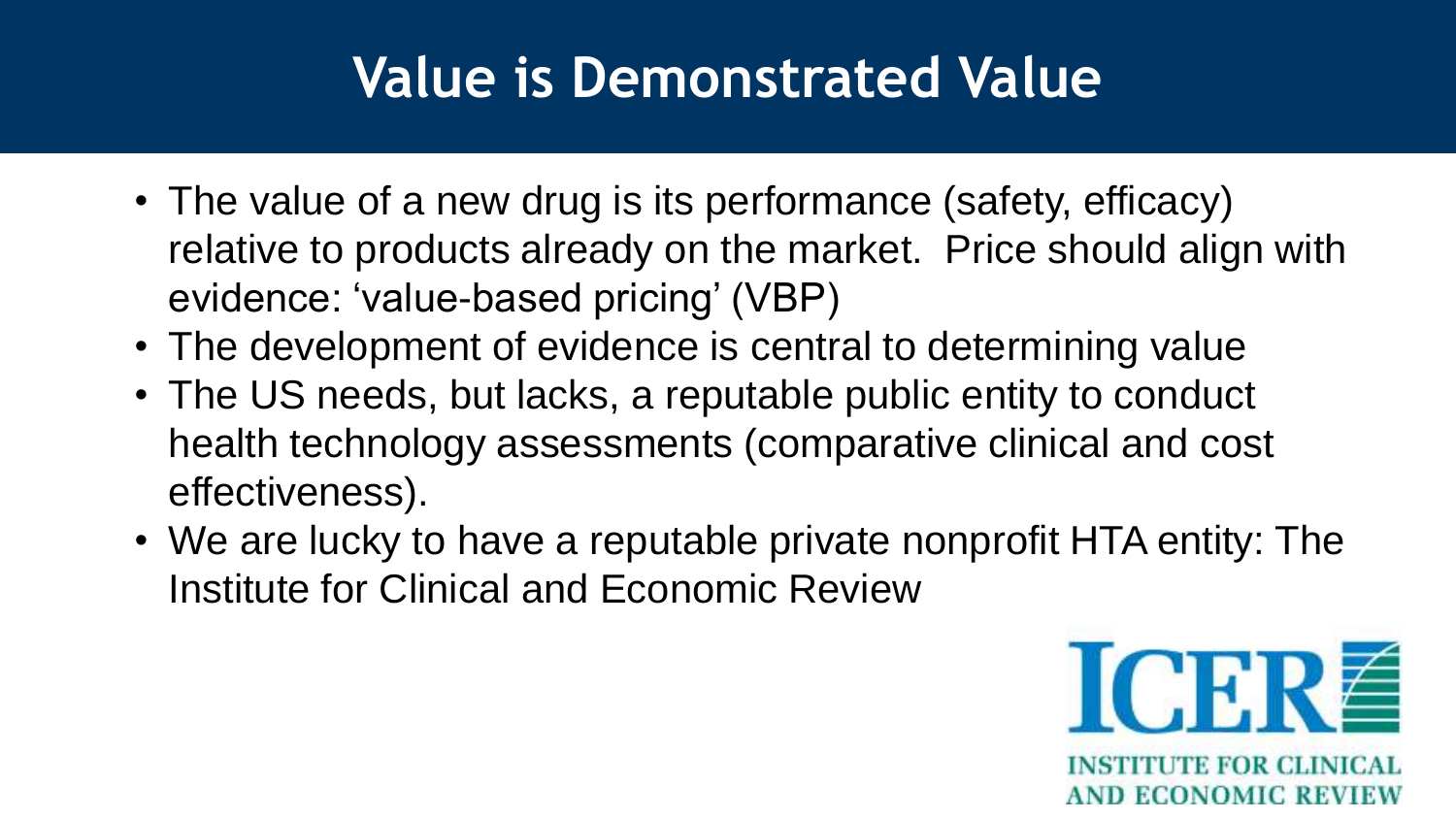# **Value Evolves over the Product Lifecycle**

- The evidence on drug performance is weakest at time of initial market launch and then gradually improves over time, with experience and follow-on studies.
- Value-based pricing should be dynamic pricing
- In the US, however, manufacturers can (and do) raise prices each year absent positive new evidence of patient benefit
- In the EU, in contrast, many nations impose price reductions each year, when sales targets are reached, absent negative new evidence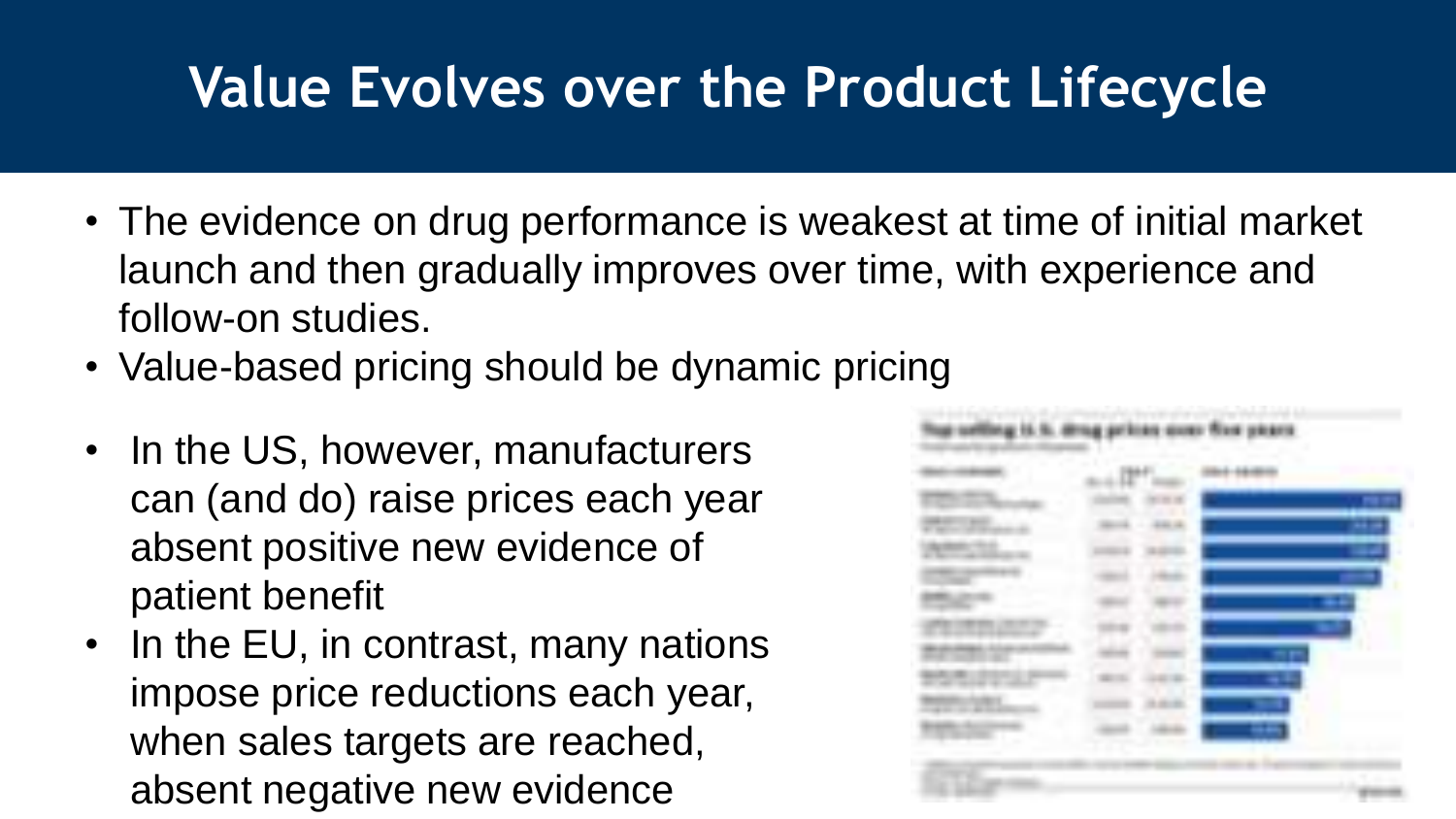# **FDA Is Reducing Evidentiary Requirements**

- In the laudable effort to reduce costs of innovation and delays in patient access, FDA has been steadily reducing the evidentiary burden on new drugs
- The accelerated authorization pathways were developed for HIV, extended to cancer, and are being applied to other conditions
- Typically these drugs are approved based on biomarker evidence, to be followed by required clinical trials
- But there is no enforcement mechanism and, meanwhile, firms can market and sell their drugs at whichever price they choose
- 74% of drugs approved by FDA in 2021 went through one of the expedited pathways: fast track, breakthrough, priority, or accelerated approval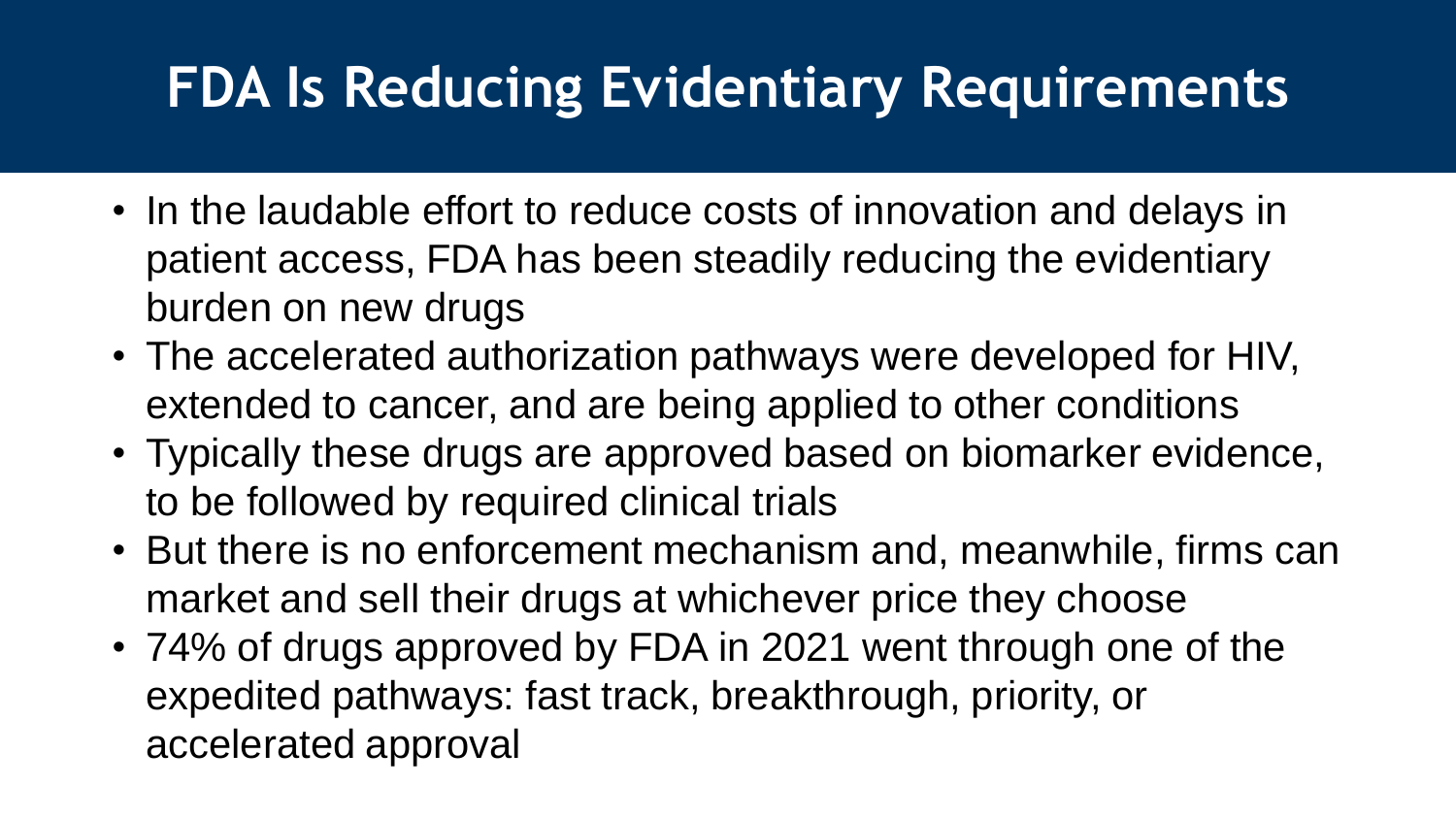# **FDA Accelerated Authorization Creates Dilemmas for Medicare and Private Insurers**

More and more drugs are coming onto the market with less and less evidence. This puts the payers in the difficult position of deciding whether to cover a new drug that lacks convincing evidence of value, and of negotiating a price aligned with value. Not surprisingly, prices have been rising rapidly



Monthly and Median Costs of Cancer Drugs at the Time of FDA Approval 1965-2015

Source: Peter B. Bach, MD, Memorial Sloan-Kettering Cancer Center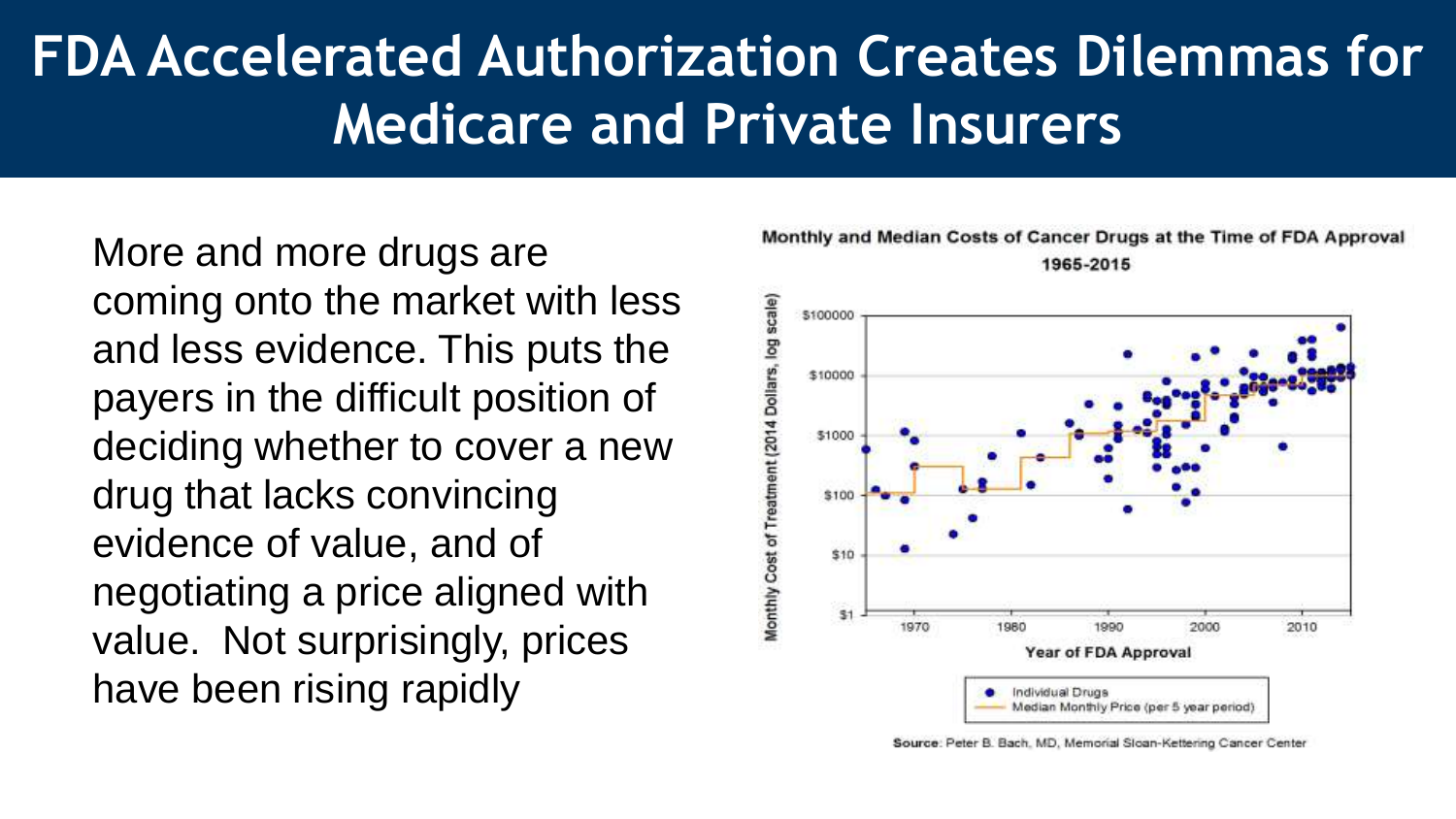# **The War of All Against All**

Insurers have little leverage on price and are responding to weakevidence on new drugs by restricting patient access: formulary exclusions, prior authorization requirements for physicians, cost sharing requirements for patients. These have gotten much more prevalent and onerous in recent years.

#### Change in PA burden over last five years

Q: How has the burden associated with PA changed over the last five years for the physicians and staff in your practice?

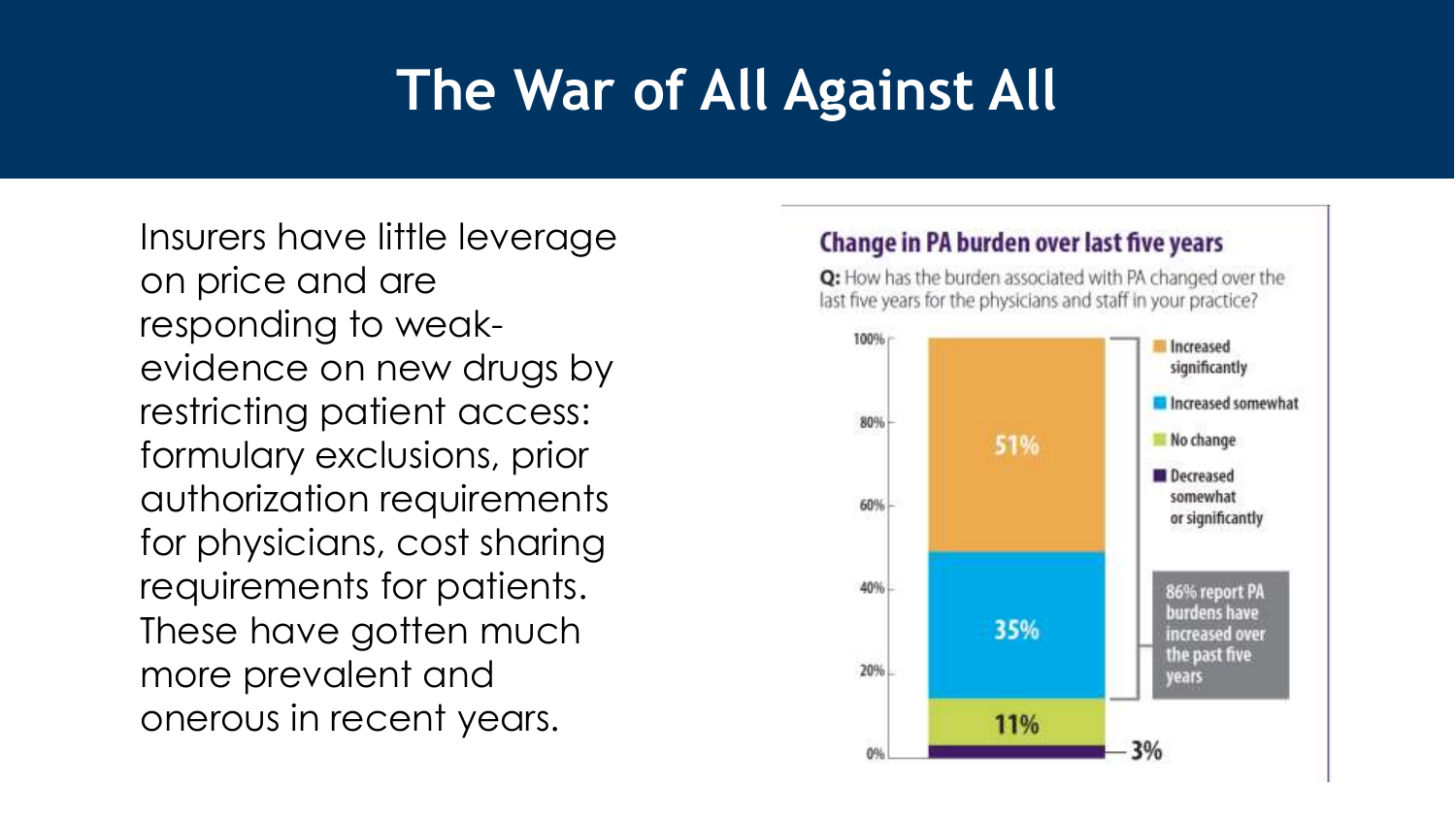

### **The Floor on Drug Prices: Supporting Innovation**

- Prices and profits from today's drugs supply the investment capital for tomorrow's drugs
- But the US bears, through much higher prices, most of the R&D financing burden for the world
	- Is there another way?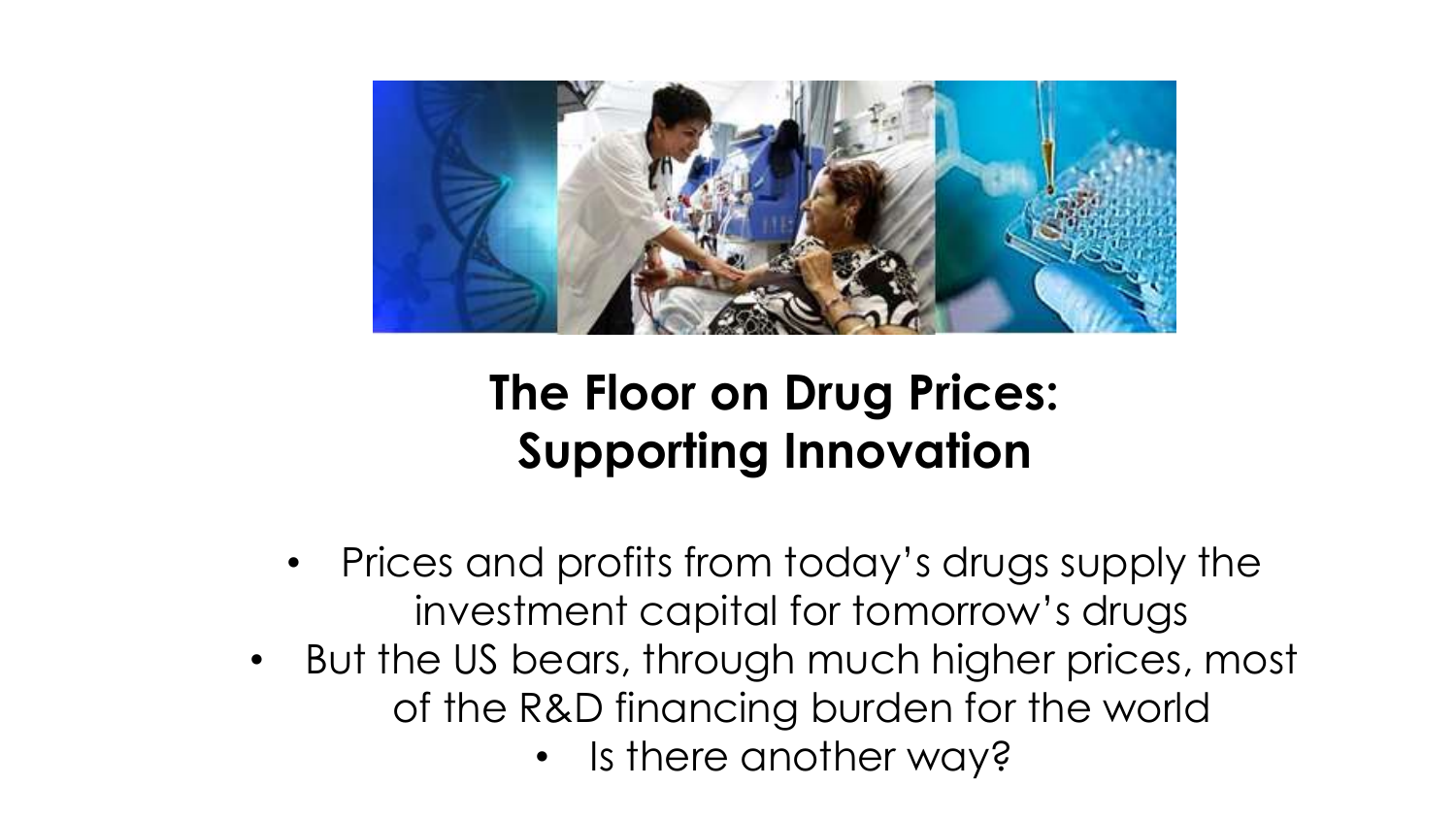# **Prices Must Cover Costs. What are Costs?**

- Drug firms must cover their costs via product revenues
- In the short term, prices for each pill and vial must cover the marginal costs of manufacturing and development
	- Prices for generic drugs need not cover R&D, and hence average 20% of the prices of branded drugs
- Over the long term, prices must also cover the fixed costs of R&D
	- Patent and FDA regulatory exclusivity protect the prices of newly launched drugs from competition. Monopoly profit by design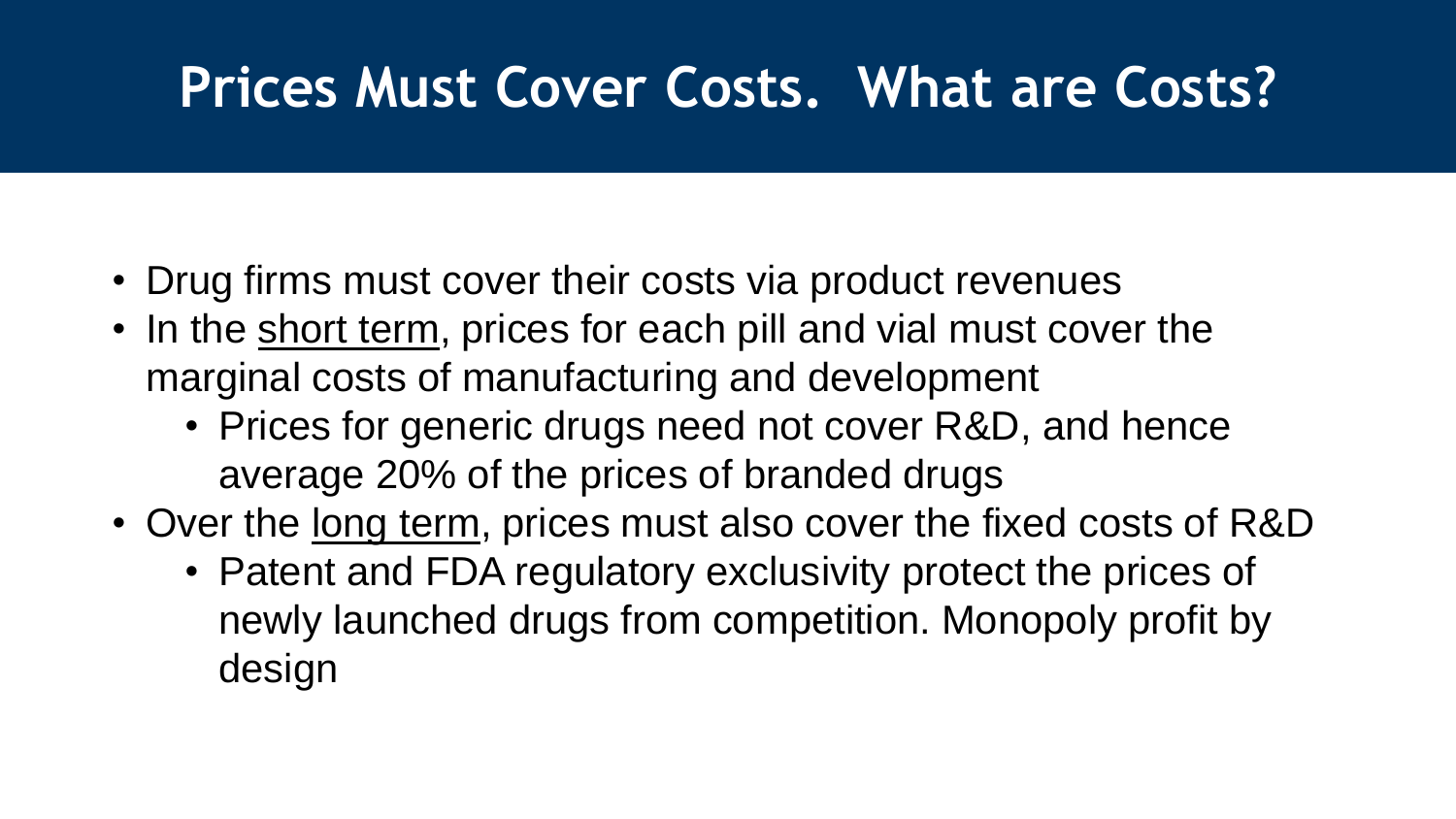### **The US Spends the Most on Drugs in the World**

- Drug firms charge different prices to different national payers depending on their GDP/capita and purchasing sophistication
- The US pays by far the highest prices, due to high GDP and low sophistication

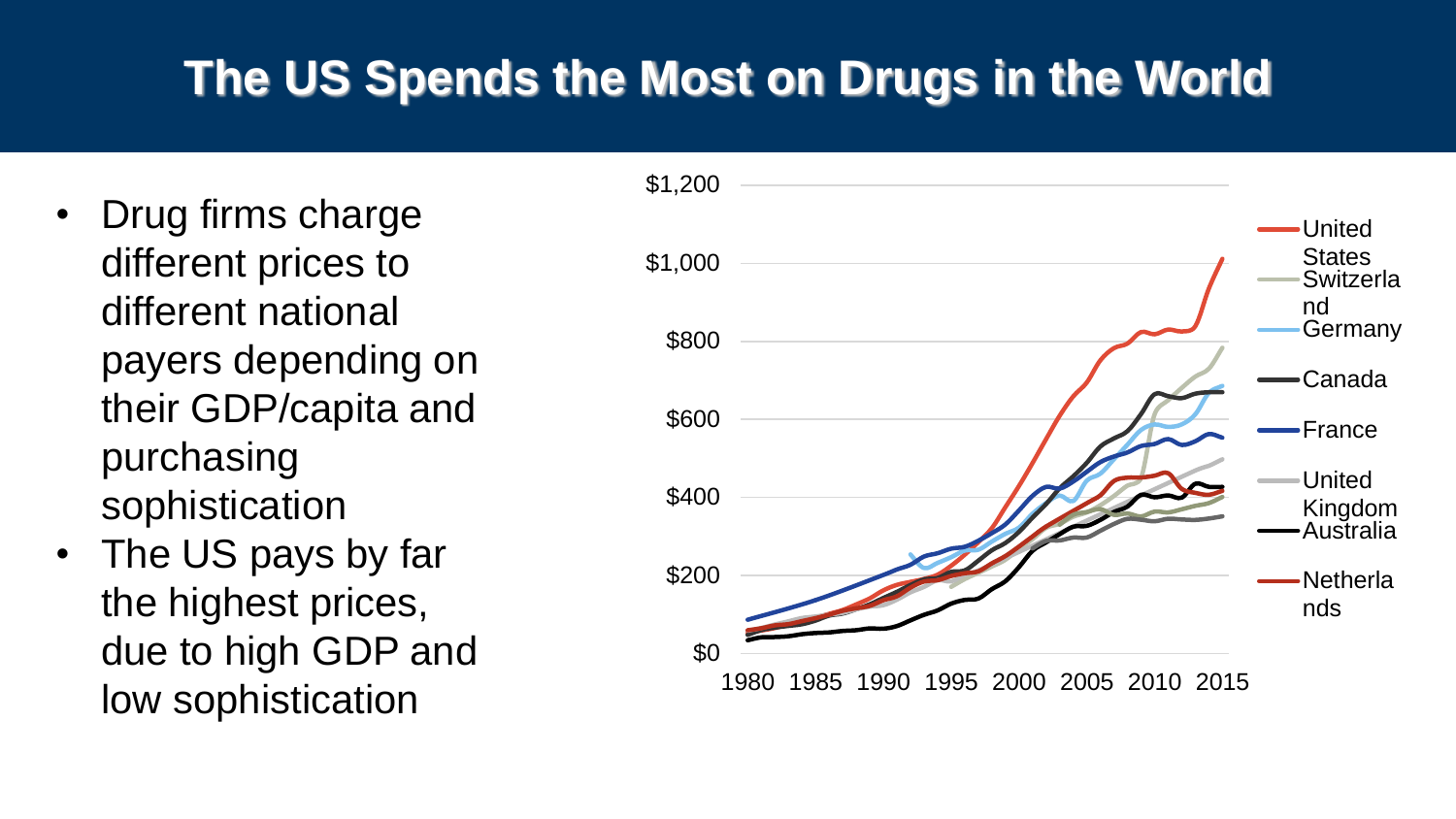### **The United States has the Most Innovative Life Sciences Industry in the World**

The FREOPP World Index of Health Innovation gives the US low marks for affordability but high marks for science and tech innovation

| Overall<br>Rank | Country                        | Overall<br><b>Tier</b> | Overall<br>Score | Quality | Choice | Science &<br><b>Technology</b> | <b>Fiscal</b><br>Sustainab |
|-----------------|--------------------------------|------------------------|------------------|---------|--------|--------------------------------|----------------------------|
| 1               | <b>Switzerland</b>             | Excellent              | 59.56            | 73.35   | 46.53  | 47.28                          | 71.06                      |
| $\overline{2}$  | Germany                        | Excellent              | 59.28            | 60.99   | 47.95  | 46.90                          | 81.28                      |
| 3               | <b>Netherlands</b>             | Excellent              | 59.14            | 65.70   | 50.42  | 49.97                          | 70.46                      |
| $\overline{4}$  | <b>United</b><br><b>States</b> | Excellent              | 54.96            | 59.71   | 57.65  | 75.14                          | 27.33                      |
| 5               | Ireland                        | Excellent              | 54.48            | 67.07   | 41.77  | 40.71                          | 68.39                      |
| 6               | Israel                         | Good                   | 51.14            | 63.89   | 43.20  | 38.79                          | 58.69                      |
|                 | Singapore                      | Good                   | 50.37            | 55.77   | 46.84  | 47.98                          | 50.89                      |
| 8               | Czech<br>Republic              | Good                   | 49.80            | 52.22   | 40.80  | 27.39                          | 78.78                      |
| 9               | <b>Belgium</b>                 | Good                   | 49.65            | 56.55   | 39.23  | 44.89                          | 57.95                      |
| 10              | Taiwan                         | Good                   | 49.19            | 57.15   | 46.42  | 25.28                          | 67.90                      |
| 11              | Australia                      | Good                   | 48.38            | 69.51   | 45.38  | 26.67                          | 51.97                      |
| 12              | Norway                         | Good                   | 48.26            | 64.16   | 32.06  | 43.74                          | 53.11                      |
| 13              | United<br>Kingdom              | Good                   | 47.78            | 58.76   | 42.01  | 49.39                          | 40.97                      |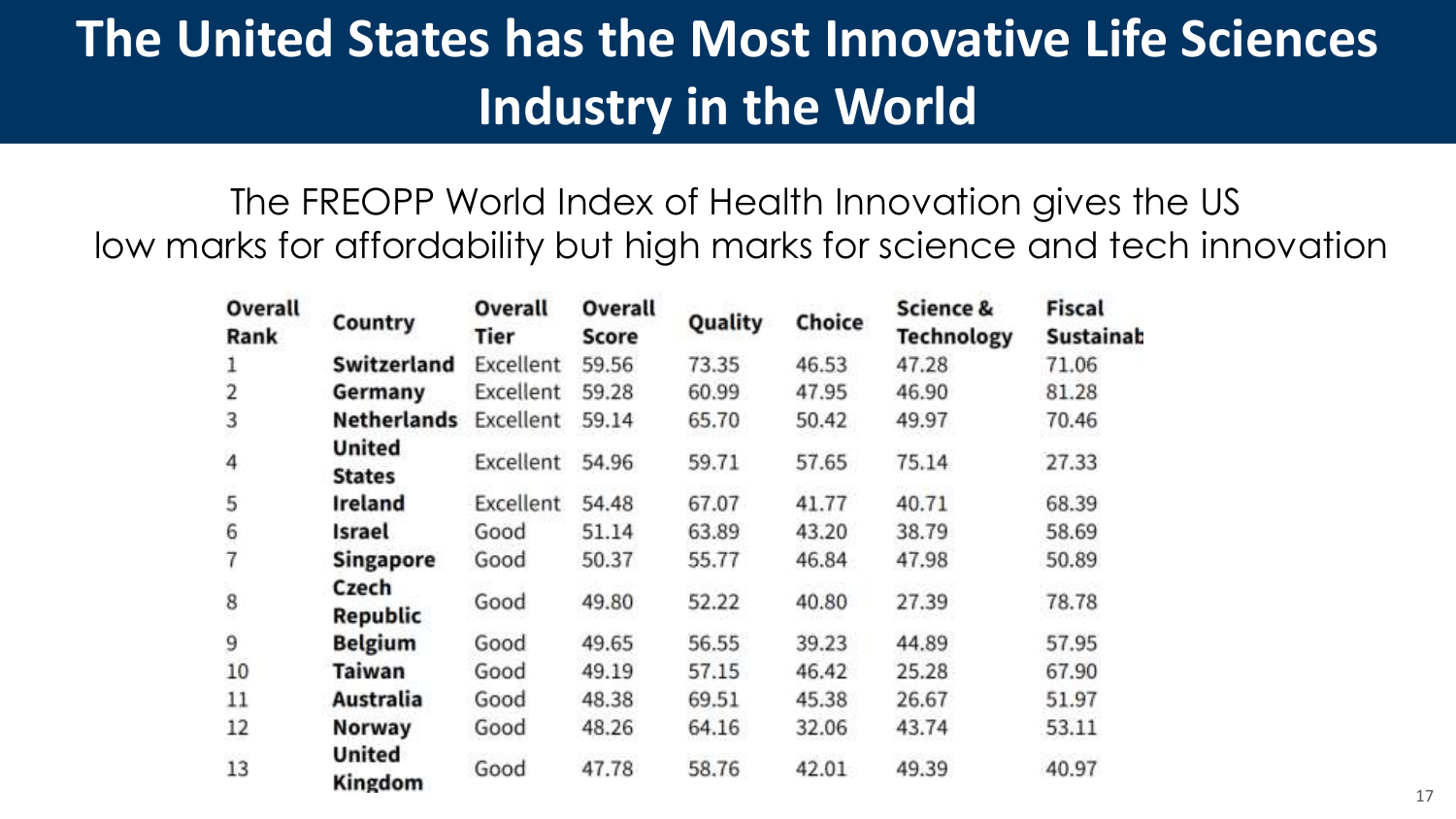#### **What if US Drug Prices are Squeezed?**

- The US market accounts for 4% of global sales by volume, 40% of global revenues (due to high prices) and 75% of global profits (costs are similar across nations, while revenues are higher in the US)
- **If net prices, after discounts and rebates, are squeezed in the US, it will** have major impacts on the global industry and its ability to fund R&D
- The alternatives include:
	- Higher prices in other nations (unlikely)
	- Reductions in R&D investments (unfortunate)
	- Increased reliance on government grants for R&D
- **-** Are there new models for financing product development?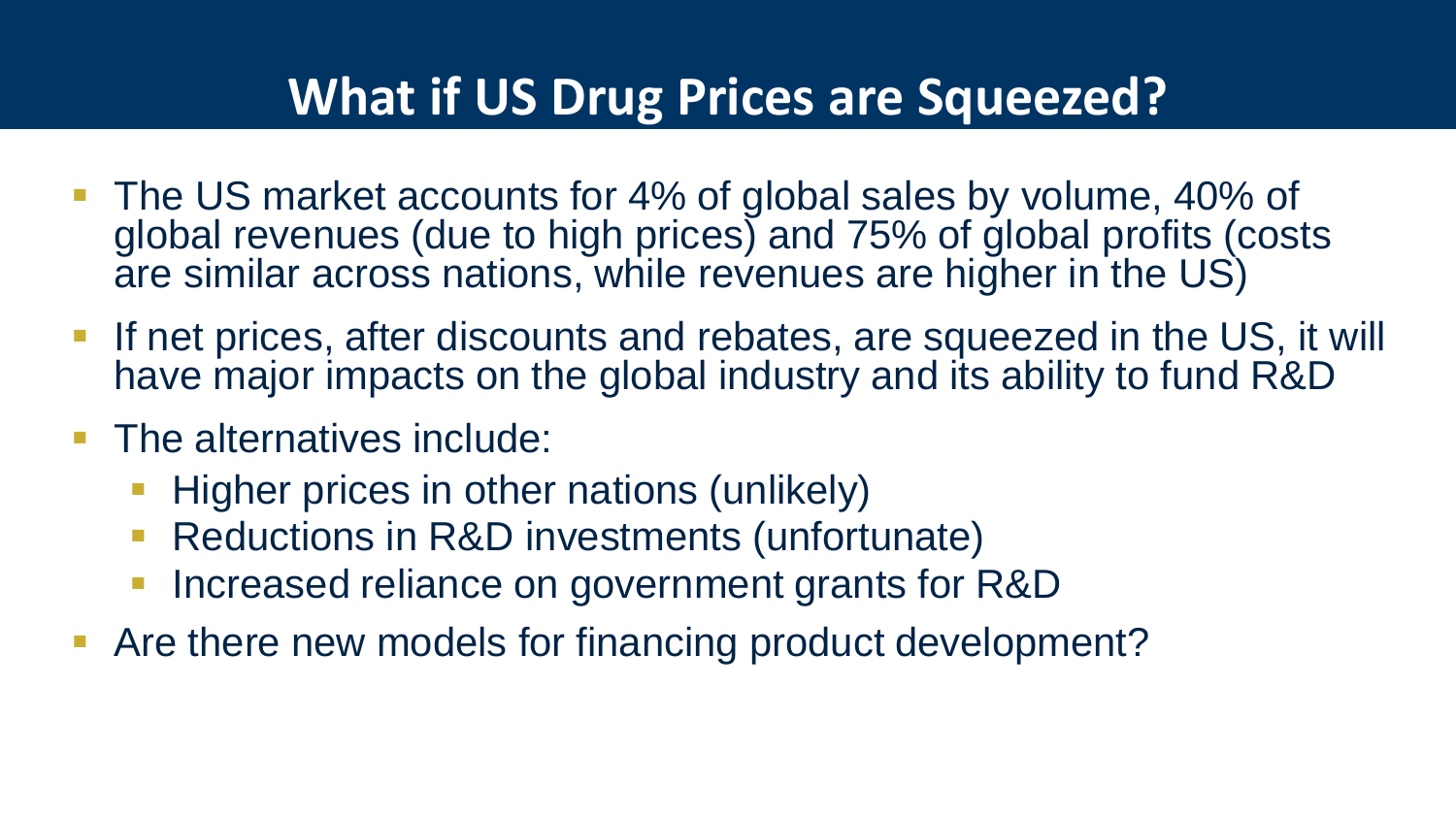# **Public Grants for Product Development: The OWS Experience with Covid Vaccines**

| <b>Firm</b>            | <b>Total</b><br><b>Public</b><br><b>Investmen</b><br>t (millions) | <b>Product</b><br><b>Development</b> | <b>Clinical Trials</b> | <b>Manufacturing</b><br><b>Capacity</b> | <b>Procurement</b><br>(AMC) |
|------------------------|-------------------------------------------------------------------|--------------------------------------|------------------------|-----------------------------------------|-----------------------------|
| Moderna                | \$4,146                                                           | Yes                                  | Yes                    | Yes                                     | Yes                         |
| <b>Pfizer/BioNtech</b> | \$3,961                                                           | <b>No</b>                            | <b>No</b>              | <b>No</b>                               | Yes                         |
| Sanofi/GSK             | \$2,073                                                           | Yes                                  | Yes                    | Yes                                     | Yes                         |
| <b>Novavax</b>         | \$1,600                                                           | <b>No</b>                            | <b>No</b>              | Yes                                     | Yes                         |
| Janssen (J&J)          | \$1,458                                                           | Yes                                  | Yes                    | Yes                                     | Yes                         |
| <b>AstraZeneca</b>     | \$1,600                                                           | Yes                                  | Yes                    | Yes                                     | Yes                         |
| Merck/IAVI             | \$38                                                              | Yes                                  | <b>No</b>              | <b>No</b>                               | <b>No</b>                   |

Sampat, Shadlen. The COVID-19 Innovation System. Health Affairs 2021; 40(3):400-409.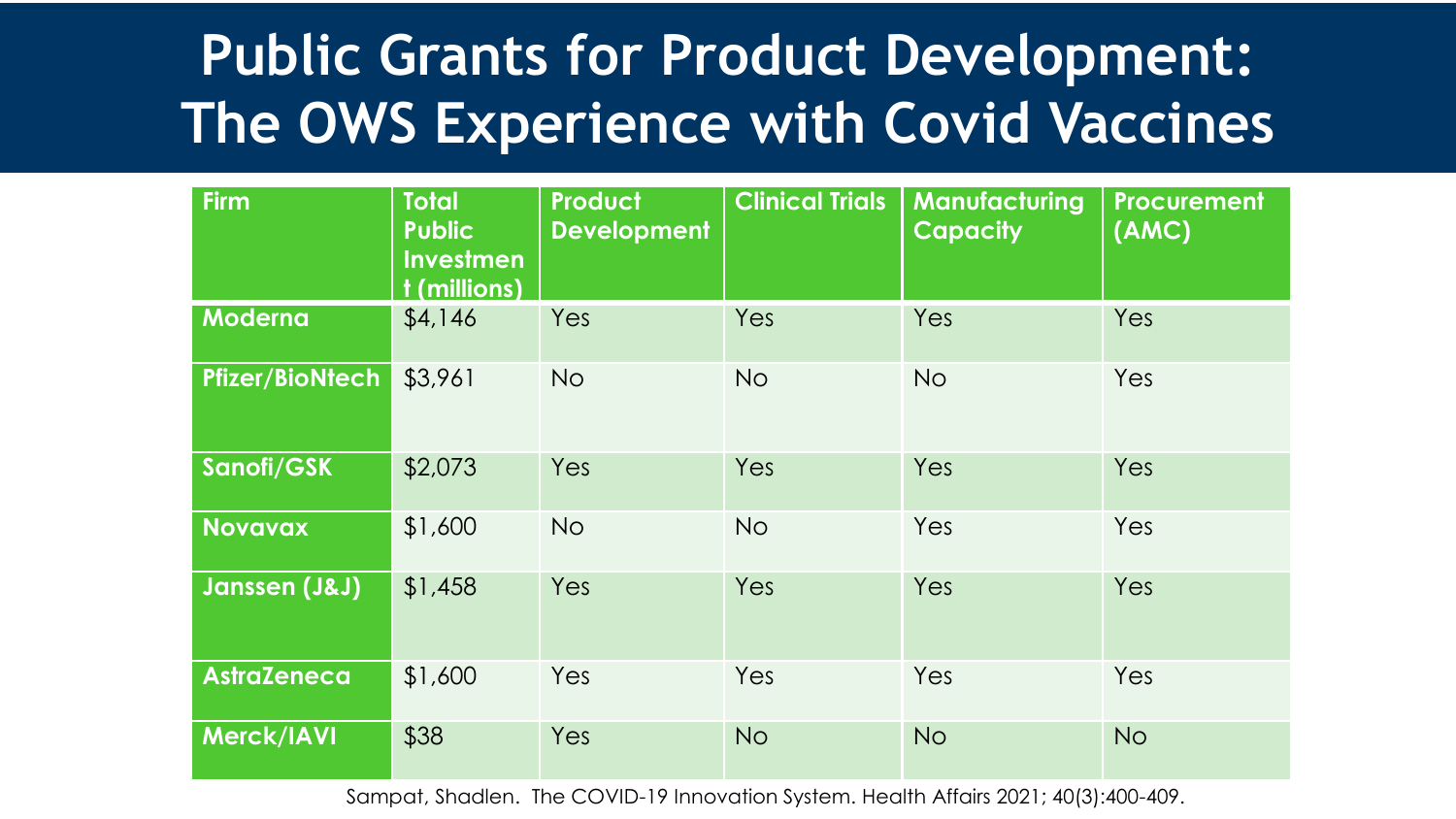#### **From OWS to ARPA-H**

The Biden administration has proposed the creation of an Advanced Research Projects Agency for Health, on the model of DARPA and BARDA, to promote domestic product development in the life sciences. There is broad support in principle but serious political opposition in practice.

#### Created correctly, the Advanced Research Projects Agency for Health will accelerate medical innovation

By George Vradenburg and Ellen V. Sigal May 27, 2021

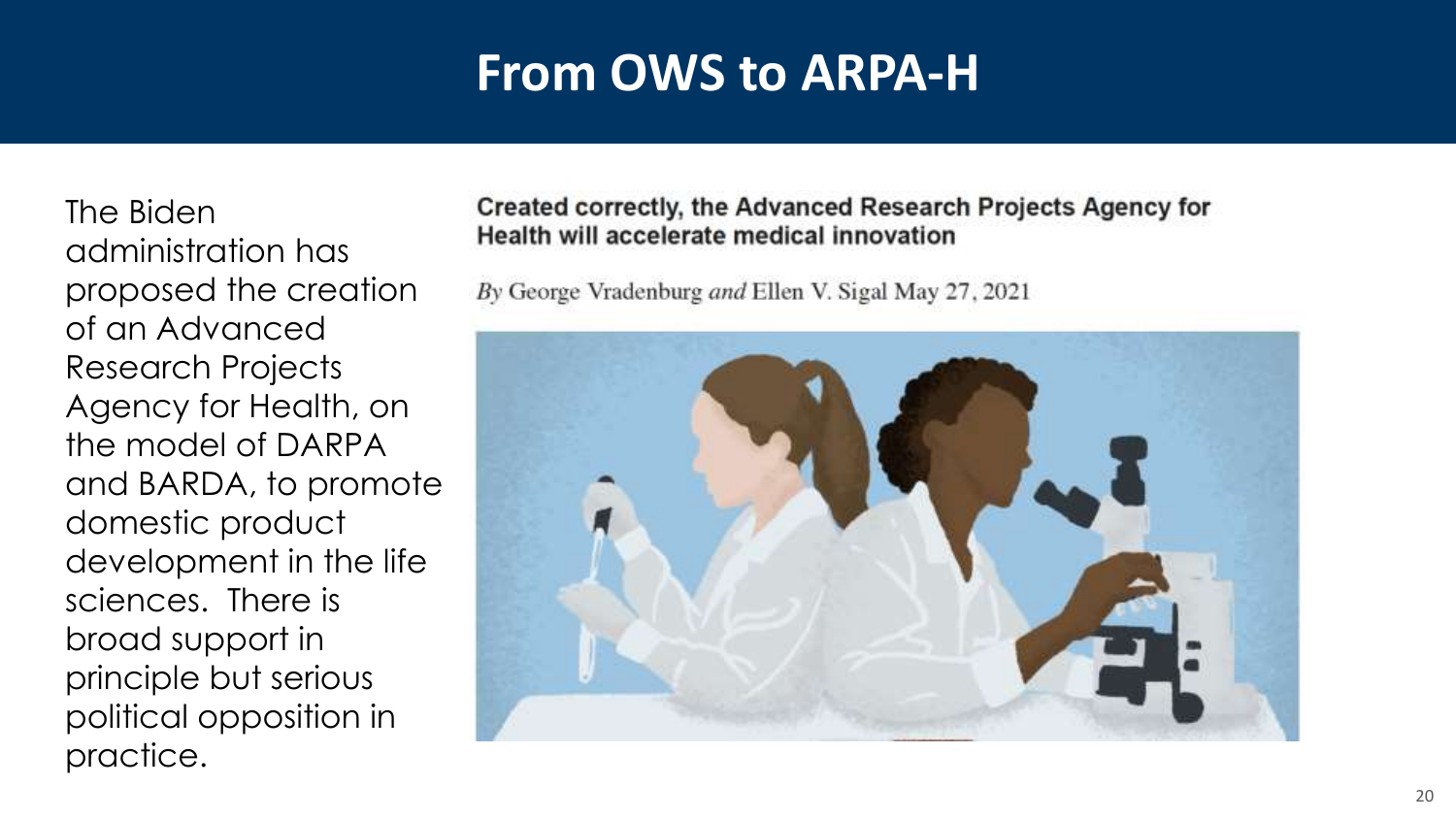

#### **A Tonic for the Aducanumab Storm?**

- Coverage with Evidence Development (CED)
- What is Pricing with Evidence Development (PED)?
	- Would PED have helped with Aducanumab?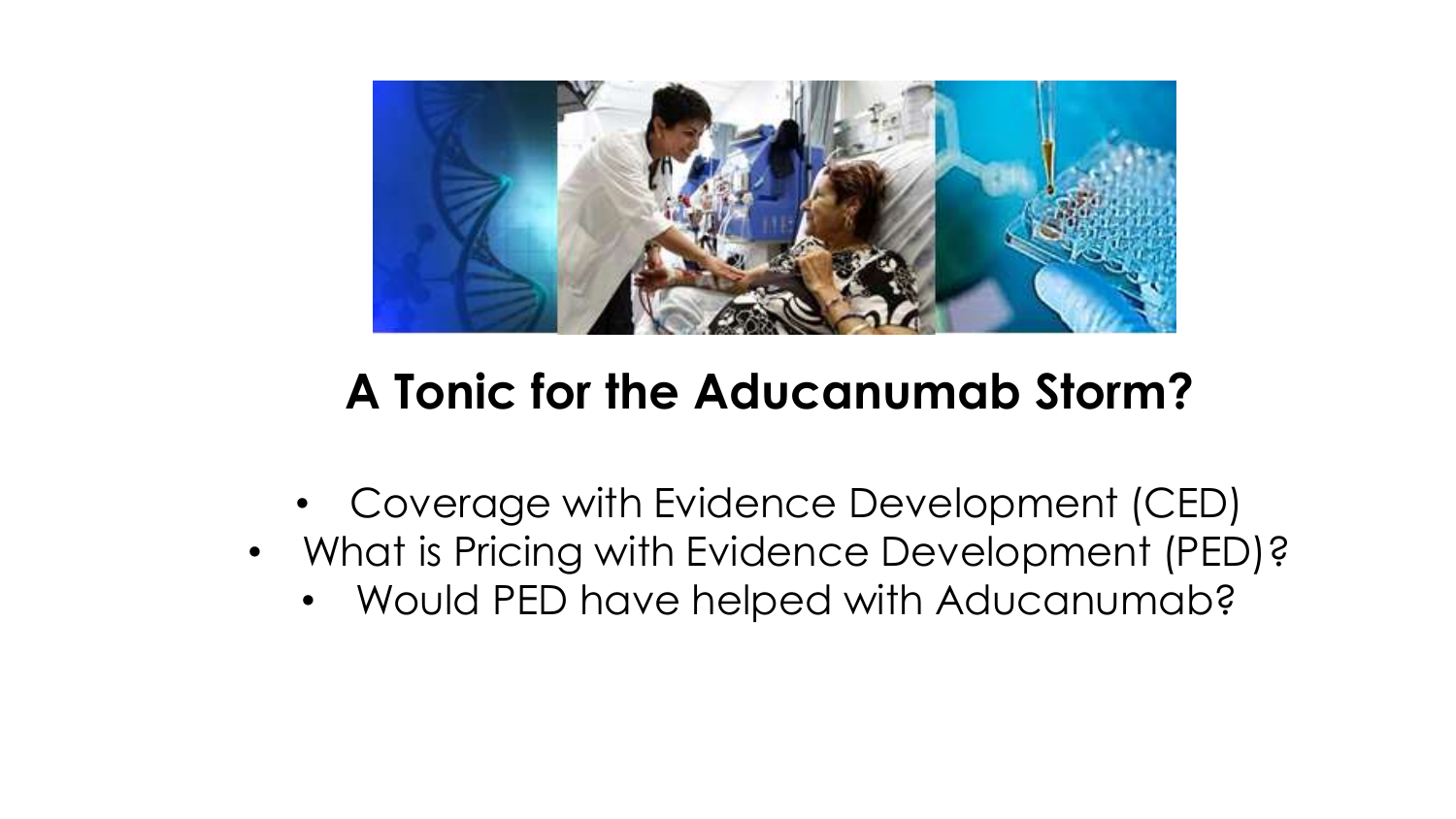# **Coverage with Evidence Development**

- Medicare can decide to pay for a drug through the pathway of 'Coverage with Evidence Development' (CED)
- A manufacturer obtains reimbursement despite having weak evidence of patient benefit but is required to finance follow-on clinical trials and/or observational studies.
- In principle, coverage could be withdrawn if the follow-on studies are not conducted or if they generate negative evidence of benefit. In practice, it is politically almost impossible for Medicare to withdraw coverage, and many follow-on studies are late or never done at all
- Meanwhile, the manufacturer can set whatever price it chooses and market its product aggressively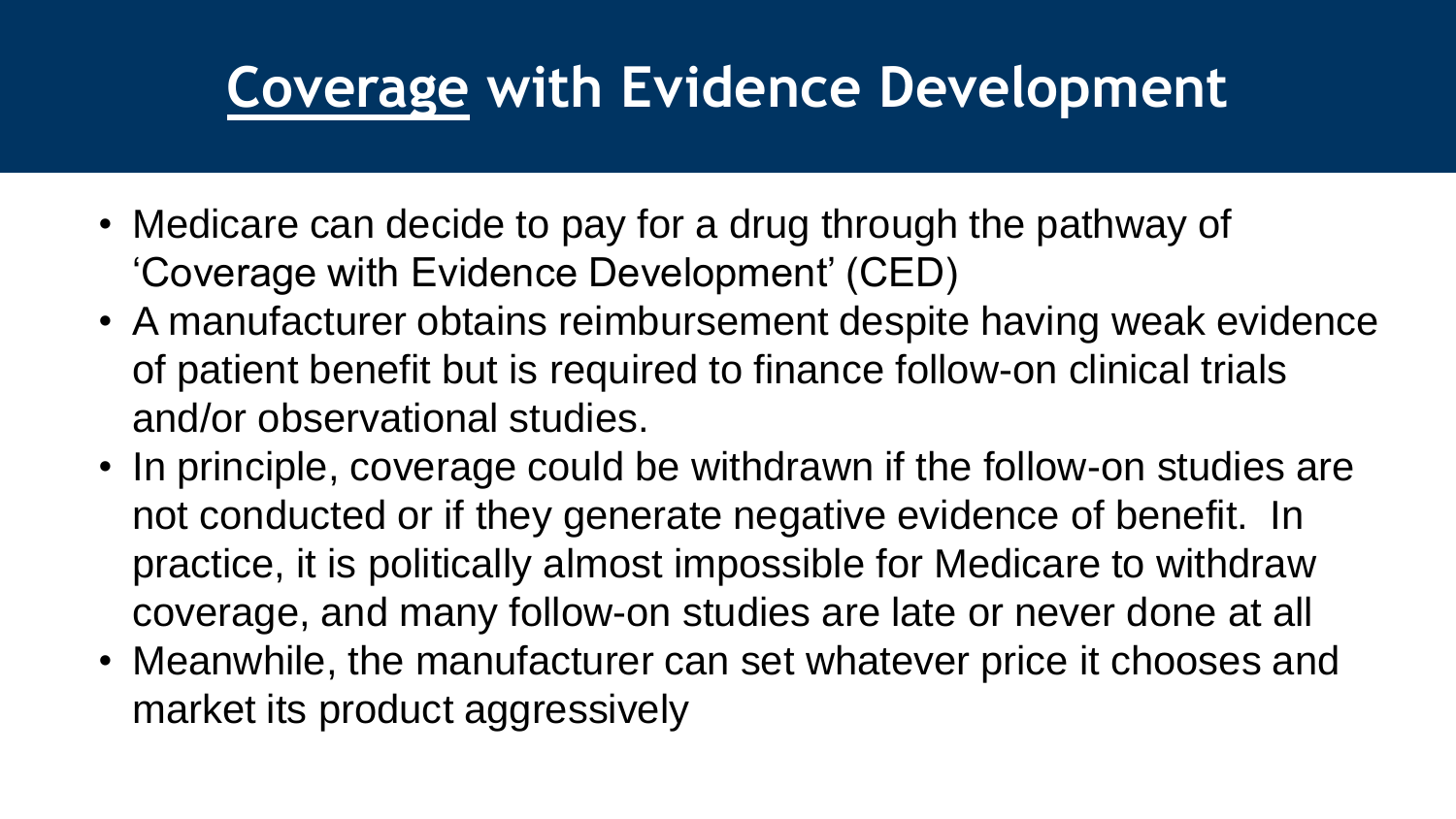# **Pricing with Evidence Development**

- The principle of Pricing with Evidence Development (PED) is that price should align with evidence across the life cycle of the drug
- At time of launch, the product's price should be low, as the evidence of effectiveness typically is limited (FDA accelerated review)
	- Launch price can be based on health technology assessment
- In the years after launch, price should increase if the manufacturer presents new evidence of patient benefit. The extent of the new evidence needed to generate a defined increase in price can be negotiated at time of launch (to reassure the manufacturer)
	- Absent new evidence on benefit, the low launch price would not be increased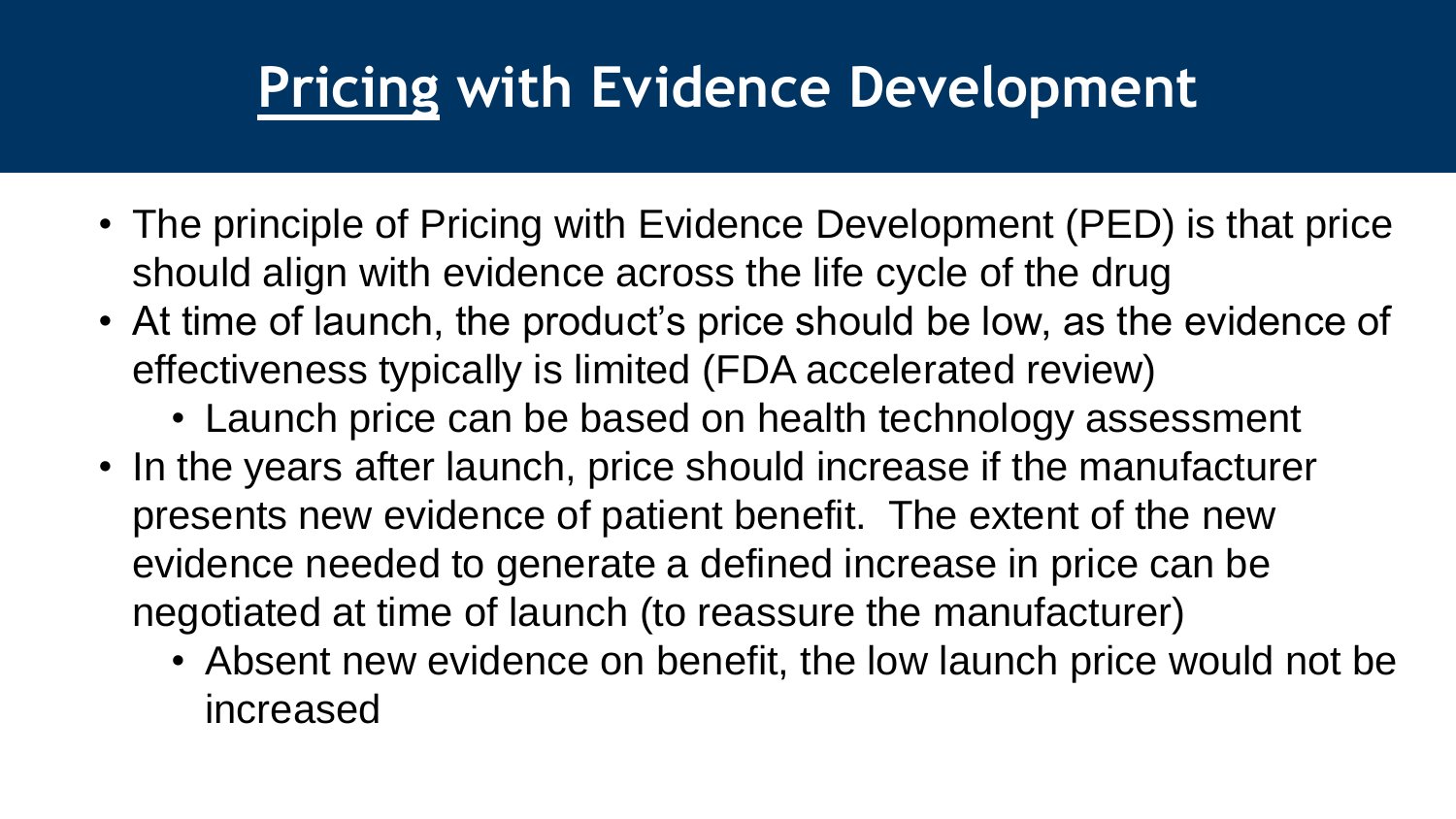# **Comparing PED with CED**

- Pricing with Evidence Development is less restrictive on patient access than CED, since coverage is extended to all patients, not only for those in clinical trials
	- It could be combined with requirements that new evidence be collected in patient registries, to facilitate analysis
- PED forestalls the ability of the manufacturer to charge high prices and earn high profits on a drug of unproven effectiveness
- It create an incentive for manufacturer to conduct and complete the follow-on clinical trials, since this is the only way to increase price
- This would have been very useful for aducanumab